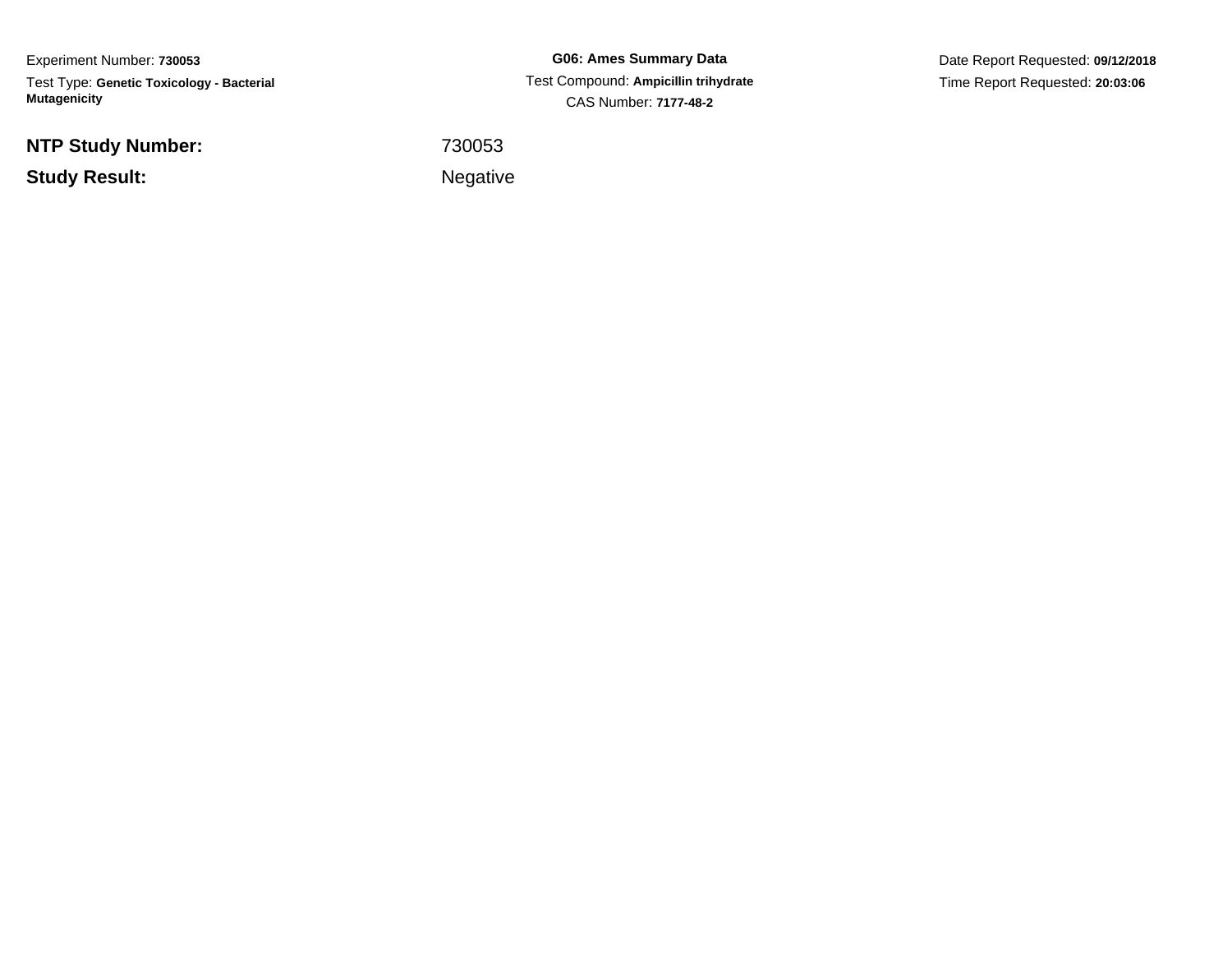Test Type: **Genetic Toxicology - Bacterial Mutagenicity**

## **G06: Ames Summary Data** Test Compound: **Ampicillin trihydrate**CAS Number: **7177-48-2**

|                               |                   |                   | Strain: TA100     |                            |                        |
|-------------------------------|-------------------|-------------------|-------------------|----------------------------|------------------------|
| Dose (ug/Plate)               | <b>Without S9</b> | <b>Without S9</b> | <b>Without S9</b> | <b>With 10% Rat S9</b>     | <b>With 10% Rat S9</b> |
| Vehicle Control <sup>1</sup>  | $149 \pm 11.4$    | $144 \pm 6.9$     | $165 \pm 11.8$    | $142 \pm 2.0$              | $116 \pm 3.9$          |
| 10.0                          |                   | $132 \pm 3.8$     | $149 \pm 7.7$     |                            | $111 \pm 9.3$          |
| 33.0                          |                   | $146 \pm 5.5$     | $135 \pm 3.2$     |                            | $97 \pm 6.7$           |
| 100.0                         | $127 \pm 4.2$     | $131 \pm 4.3$     | $125 \pm 4.6$     | $146 \pm 3.0$              | $115 \pm 6.4$          |
| 333.0                         | $131 \pm 1.2$     | $137 \pm 8.5$     | $129 \pm 3.5$     | $152 \pm 5.4$              | $114 \pm 4.3$          |
| 1000.0                        | $124 \pm 7.2^s$   | $81 \pm 1.5^s$    | $97 \pm 6.2^s$    | $147 \pm 7.8$ <sup>s</sup> | $81 \pm 4.7$           |
| 3333.0                        | $56 \pm 8.5^s$    |                   |                   | $64 \pm 3.4^s$             |                        |
| 10000.0                       | $23 \pm 3.8^s$    |                   |                   | $32 \pm 4.9^{s}$           |                        |
| <b>Trial Summary</b>          | Negative          | Negative          | Negative          | Negative                   | Negative               |
| Positive Control <sup>2</sup> |                   |                   |                   |                            |                        |
| Positive Control <sup>3</sup> |                   |                   |                   | $885 \pm 51.9$             | $499 \pm 35.2$         |
| Positive Control <sup>4</sup> | $655 \pm 50.6$    | $1260 \pm 21.2$   | $1146 \pm 26.3$   |                            |                        |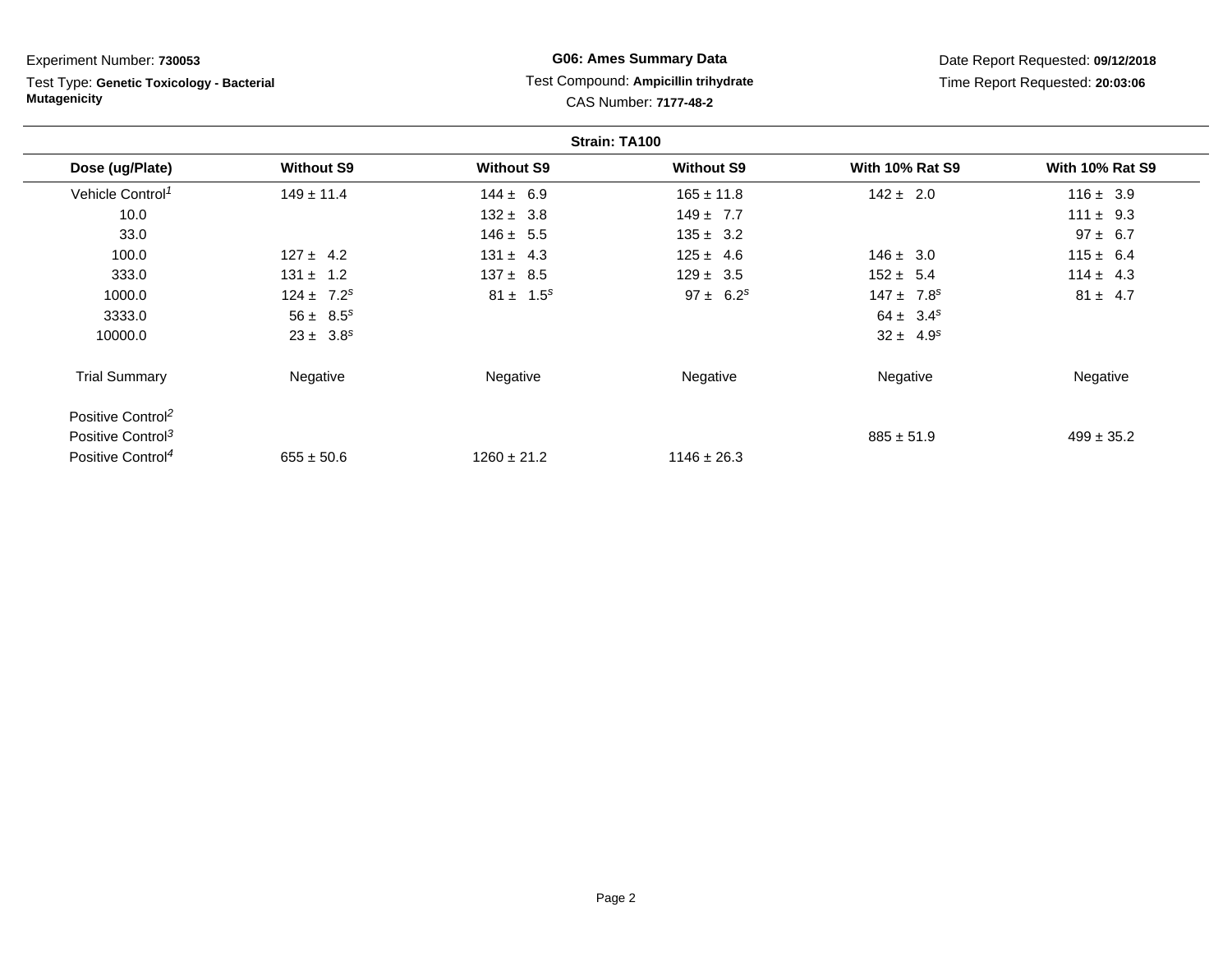Test Type: **Genetic Toxicology - Bacterial Mutagenicity**

# **G06: Ames Summary Data**Test Compound: **Ampicillin trihydrate**

|  | <b>CAS Number: 7177-48-2</b> |  |
|--|------------------------------|--|
|  |                              |  |

|                               |                        |                     | Strain: TA100       |                     |  |
|-------------------------------|------------------------|---------------------|---------------------|---------------------|--|
| Dose (ug/Plate)               | <b>With 10% Rat S9</b> | With 10% Hamster S9 | With 10% Hamster S9 | With 10% Hamster S9 |  |
| Vehicle Control <sup>1</sup>  | $138 \pm 9.5$          | $155 \pm 1.5$       | $119 \pm 1.3$       | $130 \pm 6.1$       |  |
| 10.0                          | $148 \pm 12.2$         |                     | $95 \pm 5.5$        | $141 \pm 4.9$       |  |
| 33.0                          | $133 \pm 2.6$          |                     | $125 \pm 6.4$       | $140 \pm 2.0$       |  |
| 100.0                         | $153 \pm 4.5$          | $150 \pm 5.7$       | $112 \pm 9.0$       | $126 \pm 3.8$       |  |
| 333.0                         | $139 \pm 8.2$          | $144 \pm 6.5$       | $117 \pm 5.3$       | $137 \pm 4.6$       |  |
| 1000.0                        | $123 \pm 3.2^s$        | $119 \pm 8.5^s$     | $74 \pm 4.7^s$      | $113 \pm 4.3$       |  |
| 3333.0                        |                        | $82 \pm 10.1^s$     |                     |                     |  |
| 10000.0                       |                        | $34 \pm 2.6^s$      |                     |                     |  |
| <b>Trial Summary</b>          | Negative               | Negative            | Negative            | Negative            |  |
| Positive Control <sup>2</sup> |                        | $845 \pm 24.3$      | $913 \pm 43.3$      | $1090 \pm 17.2$     |  |
| Positive Control <sup>3</sup> | $865 \pm 40.6$         |                     |                     |                     |  |
| Positive Control <sup>4</sup> |                        |                     |                     |                     |  |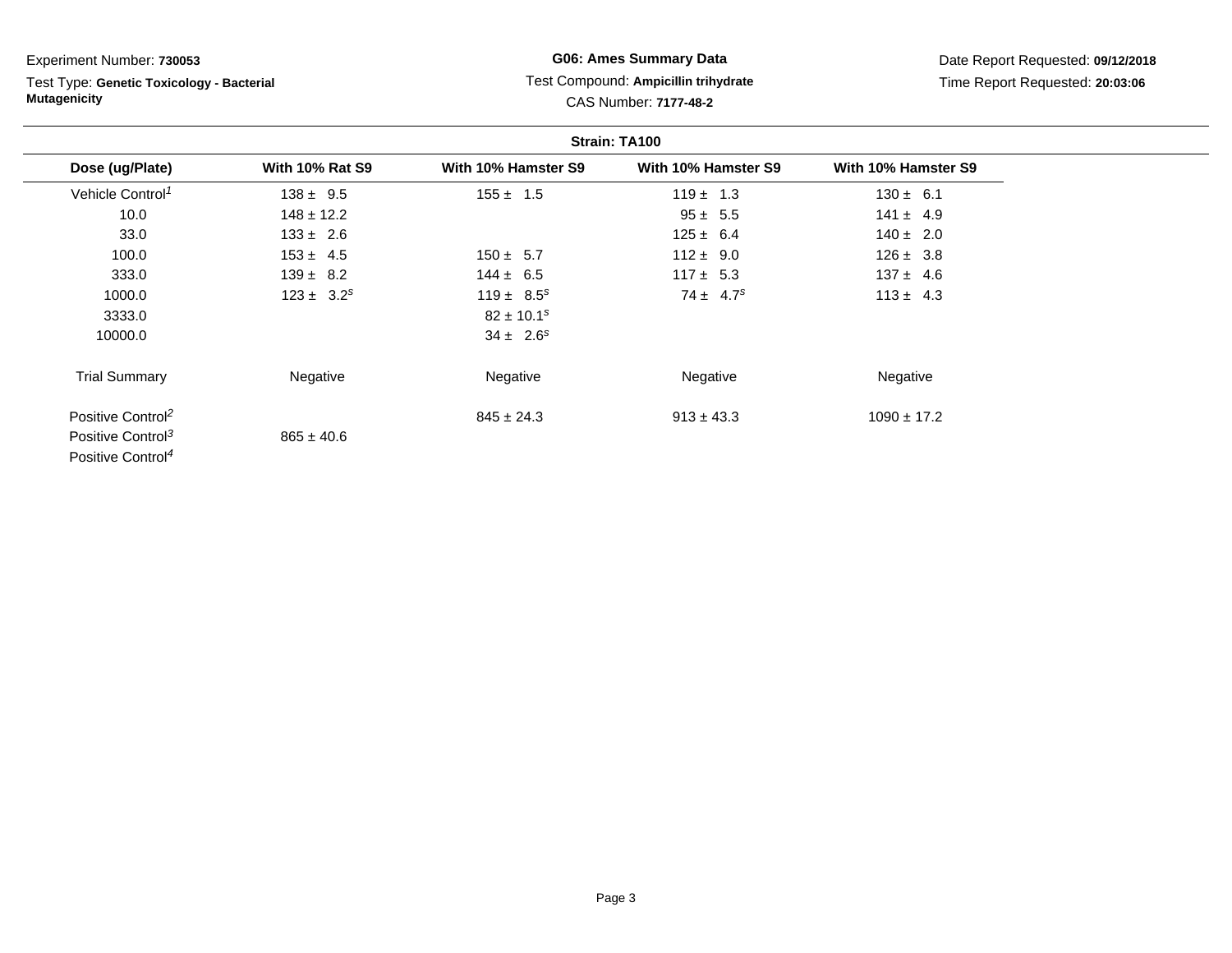| Experiment Number: 730053<br>Test Type: Genetic Toxicology - Bacterial<br><b>Mutagenicity</b> |                   | <b>G06: Ames Summary Data</b><br>Test Compound: Ampicillin trihydrate<br>CAS Number: 7177-48-2 |                        | Date Report Requested: 09/12/2018<br>Time Report Requested: 20:03:06 |                     |
|-----------------------------------------------------------------------------------------------|-------------------|------------------------------------------------------------------------------------------------|------------------------|----------------------------------------------------------------------|---------------------|
|                                                                                               |                   |                                                                                                |                        |                                                                      |                     |
|                                                                                               |                   |                                                                                                | Strain: TA1535         |                                                                      |                     |
| Dose (ug/Plate)                                                                               | <b>Without S9</b> | <b>Without S9</b>                                                                              | <b>With 10% Rat S9</b> | <b>With 10% Rat S9</b>                                               | With 10% Hamster S9 |
| Vehicle Control <sup>1</sup>                                                                  | $42 \pm 3.3$      | $24 \pm 3.3$                                                                                   | $13 \pm 1.5$           | $19 \pm 0.9$                                                         | $10 \pm 1.3$        |
| 0.03                                                                                          |                   | $24 \pm 0.9$                                                                                   | $15 \pm 1.8$           | $12 \pm 2.4$                                                         | $11 \pm 2.4$        |
| 0.1                                                                                           | $30 \pm 2.2$      | $27 \pm 2.9$                                                                                   | $17 \pm 2.1$           | $16 \pm 1.8$                                                         | $11 \pm 2.3$        |
| 0.3                                                                                           | $38 \pm 3.3$      | $26 \pm 5.2$                                                                                   | $13 \pm 2.0$           | $12 \pm 2.1$                                                         | $12 \pm 3.6$        |
| 1.0                                                                                           | $37 \pm 1.7$      | $25 \pm 2.1$                                                                                   | $13 \pm 4.6$           | $14 \pm 3.3$                                                         | $12 \pm 0.9$        |
| 2.0                                                                                           |                   |                                                                                                | $9 \pm 1.8$            | 6 ± 2.4                                                              | $4\pm0.6^s$         |
| 3.3                                                                                           | $17 \pm 0.7^s$    | $10 \pm 3.9^s$                                                                                 |                        |                                                                      |                     |
| 6.6                                                                                           | Toxic             |                                                                                                |                        |                                                                      |                     |
| 100.0                                                                                         |                   |                                                                                                |                        |                                                                      |                     |
| 333.0                                                                                         |                   |                                                                                                |                        |                                                                      |                     |
| 1000.0                                                                                        |                   |                                                                                                |                        |                                                                      |                     |
| 3333.0                                                                                        |                   |                                                                                                |                        |                                                                      |                     |
| 10000.0                                                                                       |                   |                                                                                                |                        |                                                                      |                     |
| <b>Trial Summary</b>                                                                          | Negative          | Negative                                                                                       | Negative               | Negative                                                             | Negative            |
| Positive Control <sup>2</sup>                                                                 |                   |                                                                                                |                        |                                                                      | $86 \pm 9.7$        |
| Positive Control <sup>3</sup>                                                                 |                   |                                                                                                | $59 \pm 3.3$           | $56 \pm 0.7$                                                         |                     |
| Positive Control <sup>4</sup>                                                                 | $1002 \pm 53.7$   | $898 \pm 15.9$                                                                                 |                        |                                                                      |                     |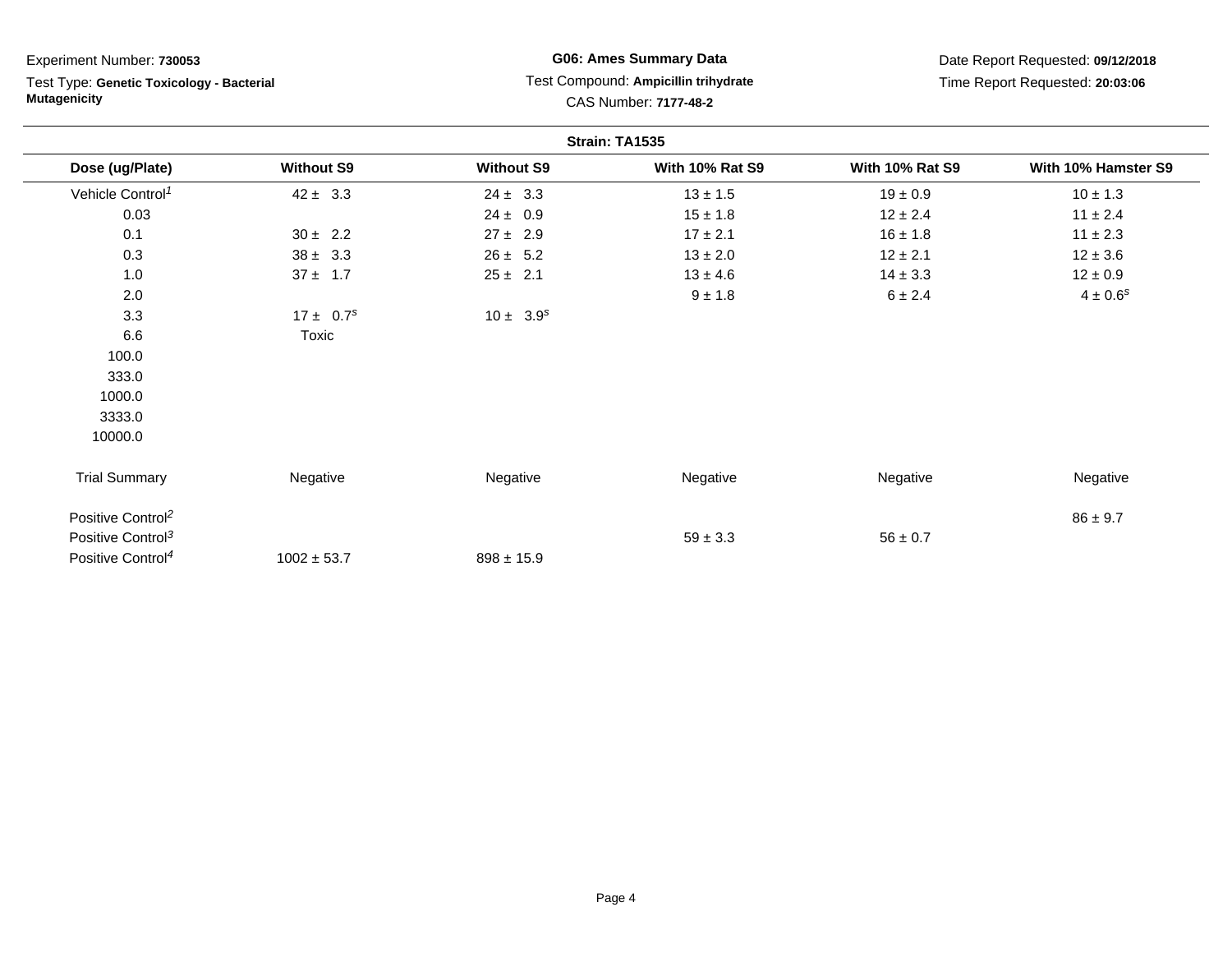Test Type: **Genetic Toxicology - Bacterial Mutagenicity**

**G06: Ames Summary Data** Test Compound: **Ampicillin trihydrate**CAS Number: **7177-48-2**

Date Report Requested: **09/12/2018**Time Report Requested: **20:03:06**

#### **Strain: TA1535**

| Dose (ug/Plate)               | With 10% Hamster S9 |
|-------------------------------|---------------------|
| Vehicle Control <sup>1</sup>  | $15\pm0.9$          |
| 0.03                          | $11 \pm 1.2$        |
| 0.1                           | $12\pm0.9$          |
| 0.3                           | $12\pm0.6$          |
| 1.0                           | $10\pm3.0$          |
| $2.0\,$                       | $7\pm1.5^s$         |
| 3.3                           |                     |
| $6.6\,$                       |                     |
| 100.0                         |                     |
| 333.0                         |                     |
| 1000.0                        |                     |
| 3333.0                        |                     |
| 10000.0                       |                     |
|                               |                     |
| <b>Trial Summary</b>          | Negative            |
| Positive Control <sup>2</sup> | $76\pm5.0$          |
| Positive Control <sup>3</sup> |                     |
| Positive Control <sup>4</sup> |                     |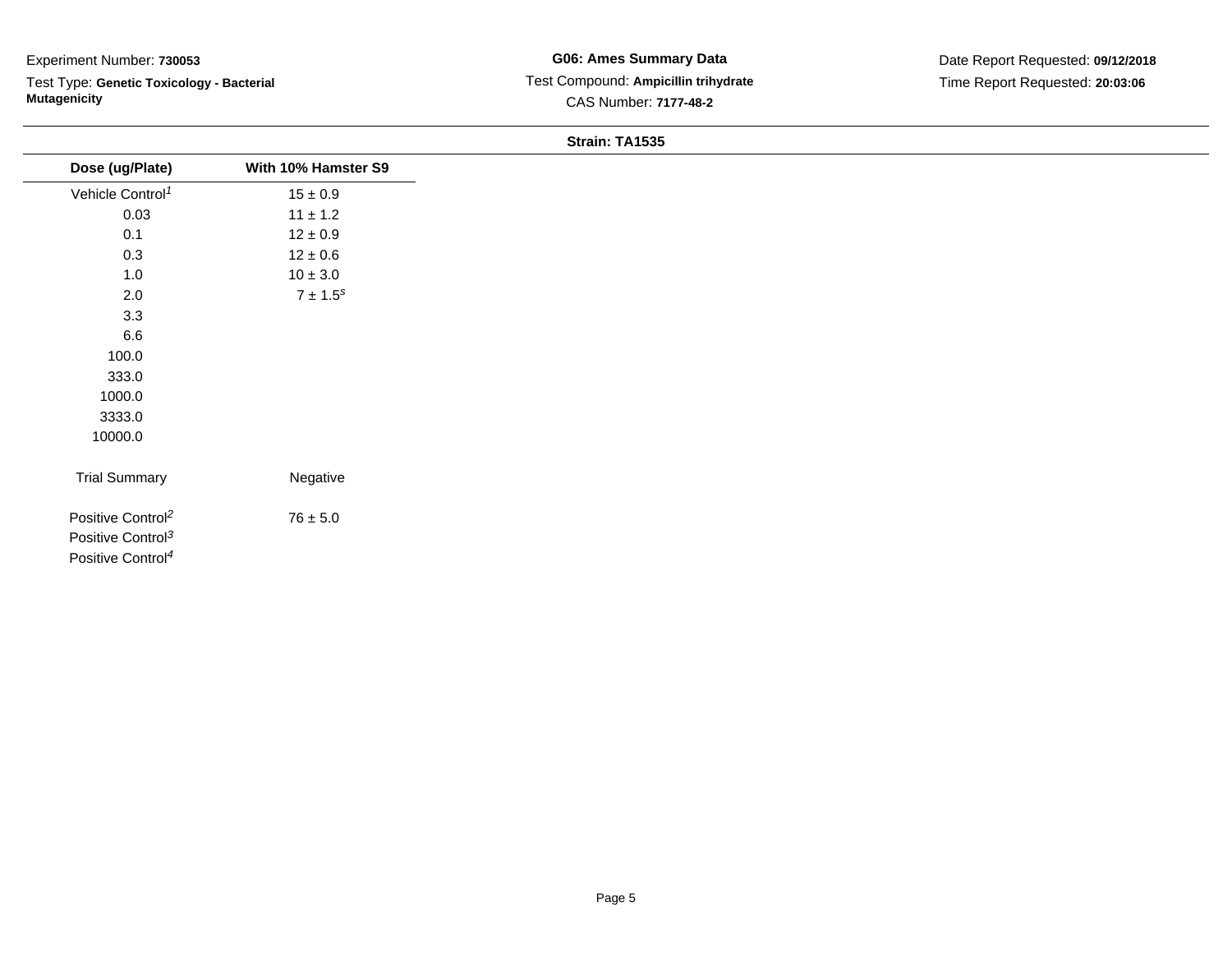| Experiment Number: 730053     |                                           |                   | <b>G06: Ames Summary Data</b>                                 |                        | Date Report Requested: 09/12/2018 |  |
|-------------------------------|-------------------------------------------|-------------------|---------------------------------------------------------------|------------------------|-----------------------------------|--|
| <b>Mutagenicity</b>           | Test Type: Genetic Toxicology - Bacterial |                   | Test Compound: Ampicillin trihydrate<br>CAS Number: 7177-48-2 |                        | Time Report Requested: 20:03:06   |  |
|                               |                                           | Strain: TA1537    |                                                               |                        |                                   |  |
| Dose (ug/Plate)               | <b>Without S9</b>                         | <b>Without S9</b> | <b>With 10% Rat S9</b>                                        | <b>With 10% Rat S9</b> | With 10% Hamster S9               |  |
| Vehicle Control <sup>1</sup>  | $6 \pm 0.9$                               | $6 \pm 1.5$       | $6\pm0.0$                                                     | $8\pm0.7$              | $10 \pm 1.2$                      |  |
| 0.03                          |                                           | 6 ± 0.9           | $5 \pm 2.0$                                                   | $8\pm0.9$              | $4 \pm 0.9$                       |  |
| 0.1                           | $5 \pm 1.7$                               | 7 ± 2.2           | $5 \pm 1.5$                                                   | $8 \pm 2.1$            | $7 \pm 1.5$                       |  |
| 0.3                           | $3 \pm 1.3$                               | $6 \pm 0.9$       | $4 \pm 1.2$                                                   | 6 ± 1.2                | $8\pm2.0$                         |  |
| 1.0                           | $5 \pm 1.2$                               | $7 \pm 1.3$       | $6 \pm 0.3$                                                   | 6 ± 1.5                | $5\pm0.6$                         |  |
| 2.0                           |                                           |                   | $1 \pm 0.3$                                                   | $1 \pm 0.3$            | $3 \pm 1.2^{s}$                   |  |
| 3.3                           | $1 \pm 0.6^s$                             | $1 \pm 0.0^s$     |                                                               |                        |                                   |  |
| 6.6                           | Toxic                                     |                   |                                                               |                        |                                   |  |
| 100.0                         |                                           |                   |                                                               |                        |                                   |  |
| 333.0                         |                                           |                   |                                                               |                        |                                   |  |
| 1000.0                        |                                           |                   |                                                               |                        |                                   |  |
| 3333.0                        |                                           |                   |                                                               |                        |                                   |  |
| 10000.0                       |                                           |                   |                                                               |                        |                                   |  |
| <b>Trial Summary</b>          | Negative                                  | Negative          | Negative                                                      | Negative               | Negative                          |  |
| Positive Control <sup>2</sup> |                                           |                   |                                                               |                        | $85 \pm 6.1$                      |  |
| Positive Control <sup>3</sup> |                                           |                   | $45 \pm 5.0$                                                  | $74 \pm 7.8$           |                                   |  |
| Positive Control <sup>5</sup> | $292 \pm 1.5$                             | $271 \pm 47.3$    |                                                               |                        |                                   |  |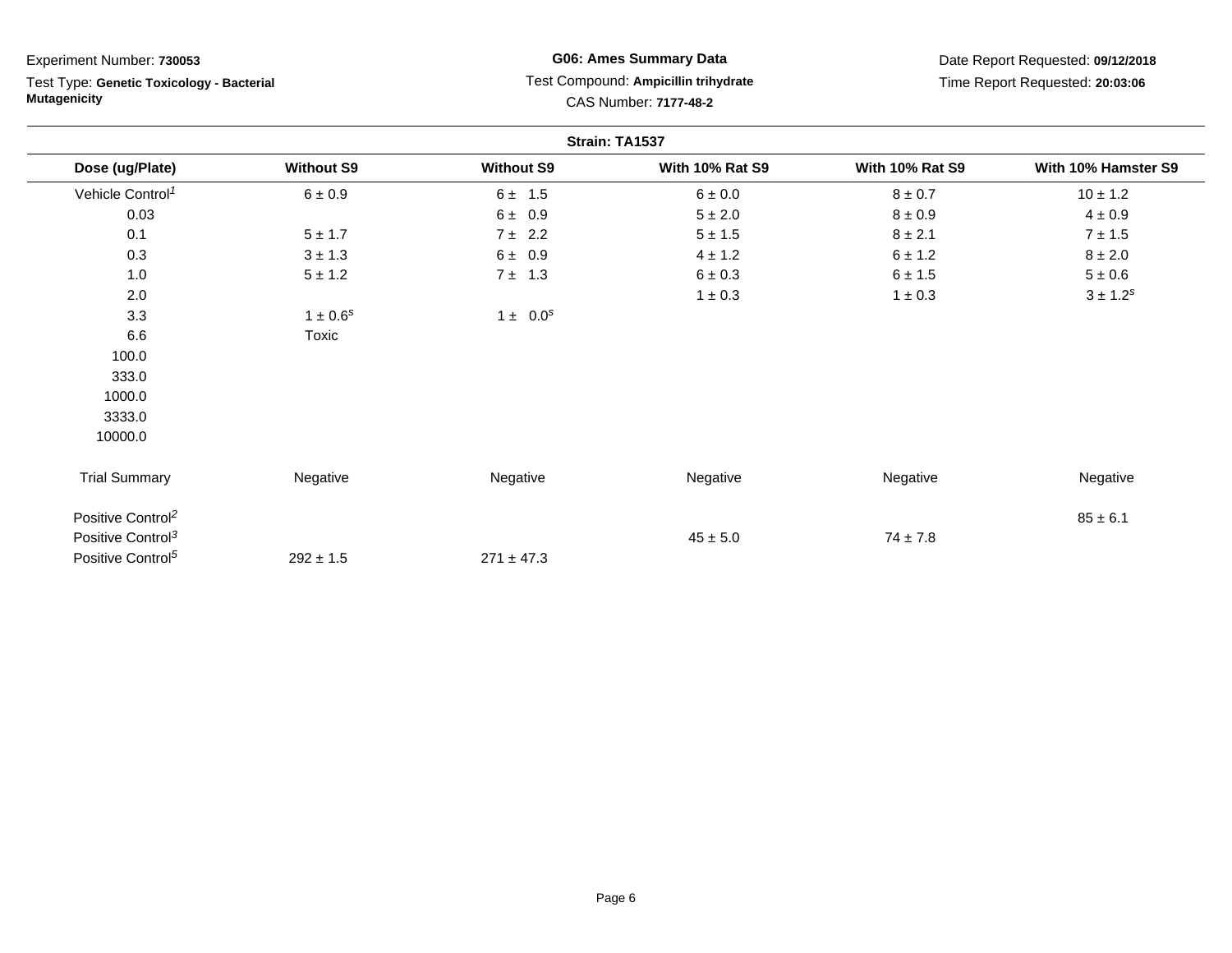Test Type: **Genetic Toxicology - Bacterial Mutagenicity**

## **G06: Ames Summary Data** Test Compound: **Ampicillin trihydrate**CAS Number: **7177-48-2**

|                               |                   |                   | <b>Strain: TA98</b> |                        |                        |
|-------------------------------|-------------------|-------------------|---------------------|------------------------|------------------------|
| Dose (ug/Plate)               | <b>Without S9</b> | <b>Without S9</b> | <b>Without S9</b>   | <b>With 10% Rat S9</b> | <b>With 10% Rat S9</b> |
| Vehicle Control <sup>1</sup>  | $17 \pm 2.7$      | $20 \pm 6.7$      | $18 \pm 3.2$        | $21 \pm 2.2$           | $19 \pm 1.5$           |
| 10.0                          |                   | $19 \pm 2.0$      | $16 \pm 1.5$        |                        | $21 \pm 2.0$           |
| 33.0                          |                   | $19 \pm 2.3$      | $16 \pm 2.6$        |                        | $21 \pm 2.5$           |
| 100.0                         | $14 \pm 0.3$      | $21 \pm 0.3$      | $13 \pm 2.7$        | $30 \pm 3.0$           | $22 \pm 0.6$           |
| 333.0                         | $15 \pm 1.8$      | $20 \pm 2.0$      | $15 \pm 0.9$        | $23 \pm 1.5$           | $20 \pm 4.2$           |
| 1000.0                        | $9 \pm 2.3^s$     | $15 \pm 0.7^s$    | $9 \pm 0.6^s$       | $23 \pm 3.2^s$         | $17 \pm 1.2^s$         |
| 3333.0                        | $7 \pm 1.3^s$     |                   |                     | $15 \pm 2.7^s$         |                        |
| 10000.0                       | $2 \pm 0.3^s$     |                   |                     | $3 \pm 1.3^{s}$        |                        |
| <b>Trial Summary</b>          | Negative          | Negative          | Negative            | Negative               | Negative               |
| Positive Control <sup>2</sup> |                   |                   |                     |                        |                        |
| Positive Control <sup>3</sup> |                   |                   |                     | $476 \pm 8.7$          | $248 \pm 12.3$         |
| Positive Control <sup>6</sup> | $1403 \pm 45.9$   | $1220 \pm 52.9$   | $1199 \pm 37.7$     |                        |                        |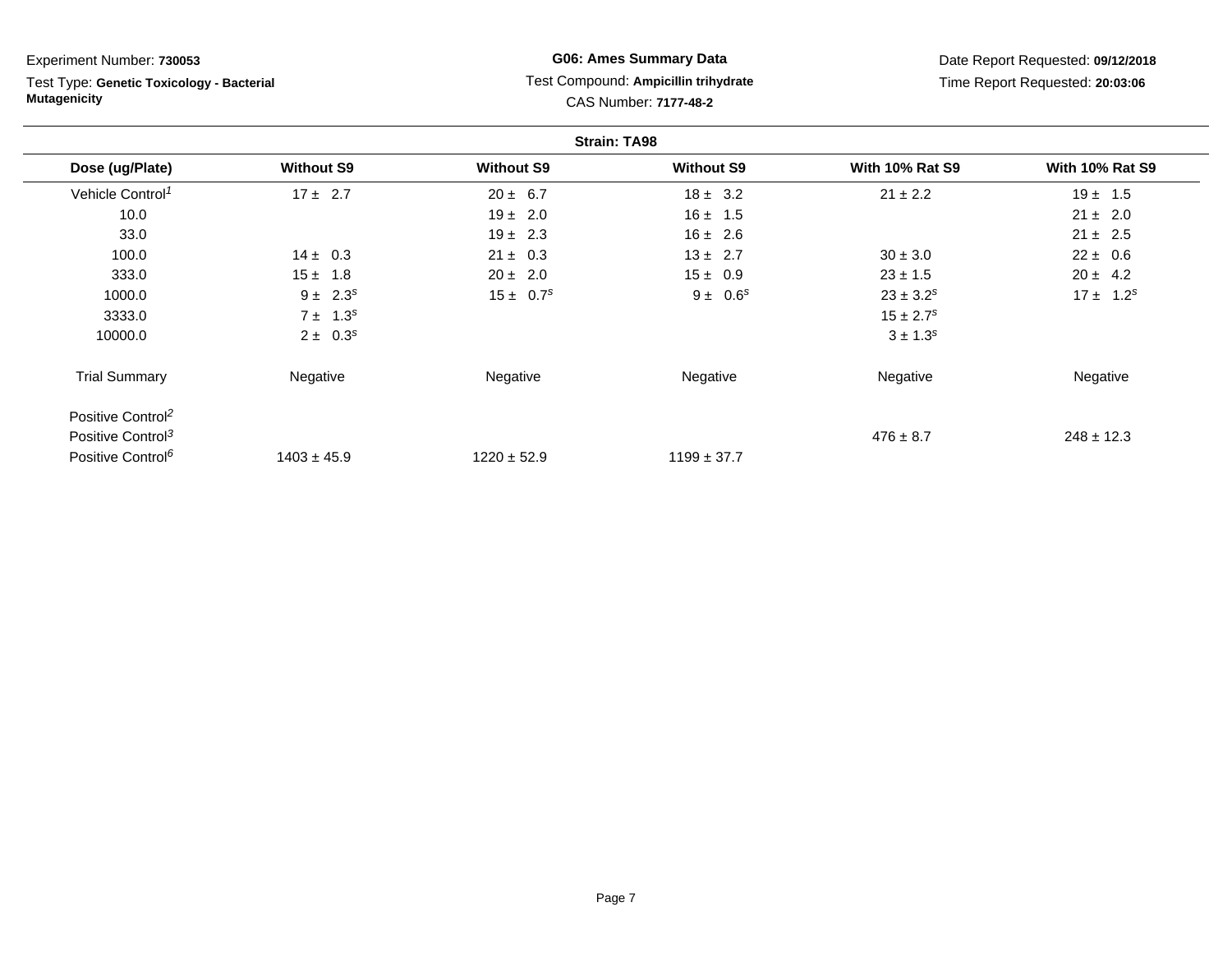Test Type: **Genetic Toxicology - Bacterial Mutagenicity**

## **G06: Ames Summary Data** Test Compound: **Ampicillin trihydrate**CAS Number: **7177-48-2**

| <b>Strain: TA98</b>           |                        |                     |                     |                     |
|-------------------------------|------------------------|---------------------|---------------------|---------------------|
| Dose (ug/Plate)               | <b>With 10% Rat S9</b> | With 10% Hamster S9 | With 10% Hamster S9 | With 10% Hamster S9 |
| Vehicle Control <sup>1</sup>  | $27 \pm 0.7$           | $31 \pm 2.6$        | $25 \pm 1.5$        | $24 \pm 2.7$        |
| 10.0                          | $21 \pm 3.0$           |                     | $26 \pm 3.2$        | $27 \pm 3.8$        |
| 33.0                          | $24 \pm 4.4$           |                     | $28 \pm 3.5$        | $24 \pm 0.9$        |
| 100.0                         | $23 \pm 4.5$           | $27 \pm 3.2$        | $20 \pm 4.0$        | $27 \pm 3.8$        |
| 333.0                         | $30 \pm 1.3$           | $24 \pm 0.3$        | $26 \pm 4.6$        | $25 \pm 1.9$        |
| 1000.0                        | $17 \pm 2.1^s$         | $25 \pm 0.3^s$      | $15 \pm 2.4^s$      | $19 \pm 0.7^s$      |
| 3333.0                        |                        | $20 \pm 4.0^s$      |                     |                     |
| 10000.0                       |                        | $5 \pm 0.6^s$       |                     |                     |
| <b>Trial Summary</b>          | Negative               | Negative            | Negative            | Negative            |
| Positive Control <sup>2</sup> |                        | $522 \pm 32.9$      | $425 \pm 21.7$      | $1168 \pm 36.1$     |
| Positive Control <sup>3</sup> | $907 \pm 8.5$          |                     |                     |                     |
| Positive Control <sup>6</sup> |                        |                     |                     |                     |